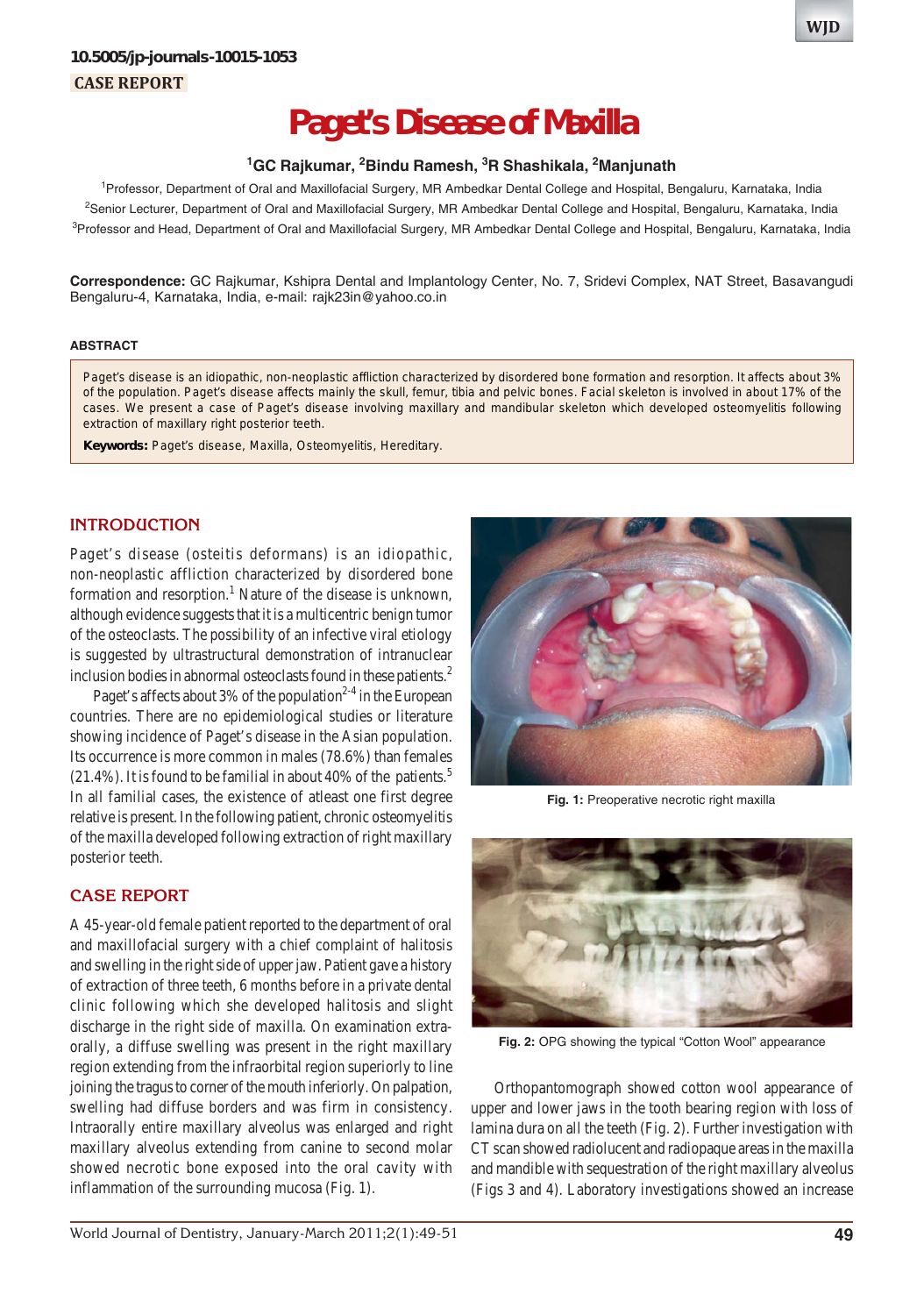



**Fig. 3:** Axial CT scan of the maxilla **Fig. 4:** 3D CT reconstruction showing the necrotic right maxilla

in serum alkaline phosphatase level 242 U/L. Calcium and phosphorous levels were within normal limit. Bone scan of the entire skeleton showed increased mitotic activity only in maxilla and mandible with no other involvement of the skeleton. After clinical and radiographic examination, the case was diagnosed as osteomyelitis of right maxilla due to underlying Paget's disease.

Under local anesthesia, a buccal mucoperiosteal flap was raised extending from the canine to second molar region on right side, necrotic bony sequestrum in the region was removed, curettage of the remaining bone was done. Hemostasis was achieved and a primary closure was done. Patient was prescribed antibiotics and analgesics. Postoperatively, the wound healed uneventfully (Fig. 5). Based on biochemical investigations, it was decided not to put the patient any medication to inhibit.

### **DISCUSSION**

Paget's disease of the bone is a chronic disease of adult skeleton characterized by focal areas of excessive bone resorption followed by bone formation. Radiographically, one sees predominantly osteolytic areas; as the disease progresses there is compensatory almost exuberant overgrowth of bone. The rapidly laid-down bone is soft and extremely vascular responding poorly to stress and resulting deformity, especially in the weight bearing bones. Finally, the disease progresses to the "burned out" stage, where the enlarged bones become well mineralized with decreased vascularity.<sup>6, 7</sup>

Significant observations made in our patient are that she has a family history of Paget's disease with patient's father and a sibling suffering with similar condition. It is stated by Morales et al that in familial cases, age at diagnosis is earlier than sporadic cases as our patient was 45-year-old at the time of diagnosis and already in the burned out stage, sporadic cases



**Fig. 5:** The right maxilla after curettage 4 weeks postoperative

generally appear in later decades of life. Radiograph, CT scan and bone scan reports show involvement of only the maxilla and mandible indicating milder form of the disease, which is confirmed by her blood investigations showing mild increase in alkaline phosphatase level. Patient is in the burned out stage of the disease resulting in increased density and decreased vascularity, which has led to fracture of alveolus during extraction. Decreased vascularity has further led to impaired healing of the extraction wound and necrosis.

It has been stated by many authors that bone involved in Paget's disease is highly susceptible to infection when exposed to the oral flora.<sup>3</sup> When there is a necessity for extraction, surgical removal of teeth is recommended along with adequate suturing of the mucosa, followed by antibiotic therapy. In Paget's disease, medical line of treatment mainly includes bone resorption inhibitors, such as calcitonin and bisphosphonates that alter the bone metabolism and biomechanical pattern. Surgical treatment is limited to nerve decompression, arthroplasty and correction of deformities.<sup>8</sup>